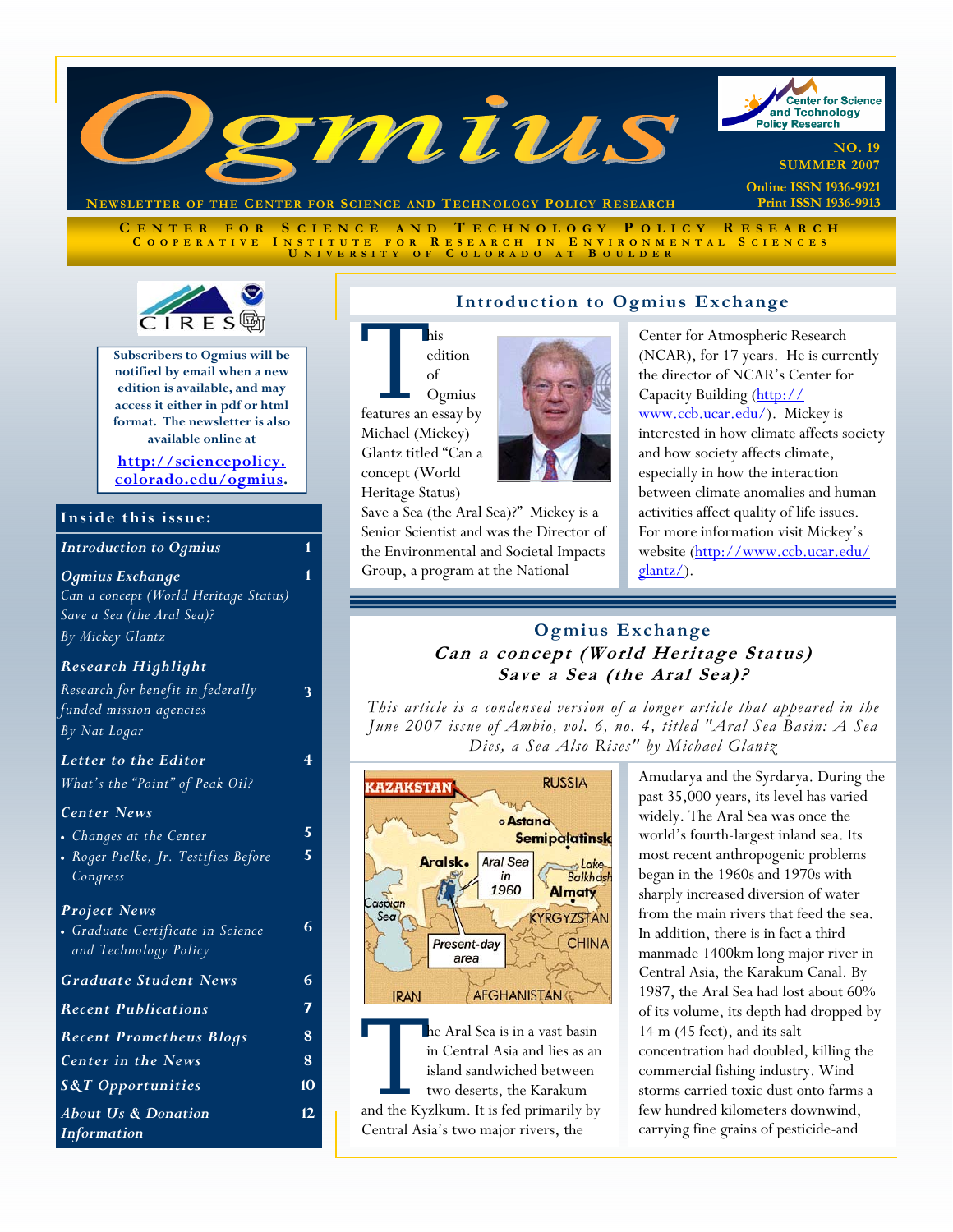### **Ogmius Exchange Continued**

herbicide-laden dust that had been deposited for decades on the newly exposed sea floor. Life expectancies in the districts near the sea are significantly lower than in surrounding areas. The sea is now a quarter of the size it was 50 years ago and has broken into several parts, the North Aral Sea and the South Aral Sea (which is nearly separated into two parts). Reengineering a barrier to separate the Little (North) Aral from the Big Aral has served to retain water in the North Aral Sea.

The region was under the control of the Soviet Union from the mid-1920s until 1991. Climate and soils were excellent for cotton production. Fertilizers, herbicides, and pesticides were applied to the cotton fields in great amounts, based on the assumption that if a little amount did some good, then a lot would do even greater good for cotton production. It was revered as a crop and for its high level of production in the region. Little, if any, political attention was paid, however, to the environmental costs associated with the long-term environmental and societal consequences of cotton production. Quotas set in Moscow drove regional political leaders and collective farm managers to push hard on the workers to meet the unrealistic quotas, quotas that were often met only on paper.

Increasing streamflow diversions during the past five decades have led to a sharp and relatively rapid decline not only in level, but also in societal and ecological well-being. The drying out of the deltas has caused a loss in wetlands, an increase in salinity, a decrease in biodiversity, and an attendant loss in revenue with the destruction of various economic activities dependent on delta habitats for flora and fauna.

Maternal mortality and respiratory and diarrhea diseases are worse there than in the rest of the region. The tuberculosis level is the highest in Europe as well as in the former Soviet Union, and anemia levels are among the highest in the world. Other adverse health effects include hepatitis, malnutrition, high infant mortality, kidney dysfunction, neurological disorder, and cancer.

It is time now to consider partially restoring and maintaining the Big Aral Sea. It would be impossible to refill the Aral to the level of the 1960s without crippling economic development prospects and considerable regional sacrifice. Even if the political and humanitarian will to do so were there, the regional economies are linked so strongly to the production of cotton that water would have to be found elsewhere to ''save the seas.'' However, it would be possible to refill and stabilize it at an intermediary level by letting predetermined amounts of Amudarya streamflow reach the sea each year for the next several decades. Restoring both seas would help to improve the living conditions in the pre-Aral region and regional human as well as ecological health. In



photo by NASA/GSFC

addition, a partially restored Big Aral would serve as an example of how creeping (seemingly insignificant but cumulative) local and regional environmental changes can lead to major national catastrophes in a relatively short period of time.

A partially restored sea could serve both as a symbolic result for present and future generations regarding the lack of understanding of the interactions between humans and nature and as a symbol of human capabilities to restore with time parts of nature that society had destroyed. As an example, arresting the continued decline in sea level in the Big Aral and embarking on a program of partial restoration of the sea could serve to restore faith in learning from experience. Perhaps more to the point is my feeling that if the Big Aral Sea were to disappear, global humanitarian interest in the sea and in the region would dissipate sharply and quickly. In other words, humanitarian aspects for getting involved in efforts to ''save the sea'' would likely dry up.

The Aral Sea's impacts on ecosystems and societies have been positive over time. It has produced a rich environment for a range of flora and fauna, terrestrial and aquatic. The region's two major rivers produced two highly productive inland deltas. The stream ecosystems were also abundant in species of aquatic life at different stretches of the river. The sea in the past had a steady supply of water each spring from the melting glaciers in the nearby mountains.

The positive aspects of the sea for society include the availability of abundant river water for human settlement and economic development purposes and a restoration of biodiversity in the delta as well as the sea. There had been, until recently, a sustainable balance in the Aral Basin's hydrological cycle; that is, before human intervention disrupted that cycle.

Providing the Aral Sea with World Heritage Status can serve to encourage governments in the region to seek ways to restore the sea to a usable level. Bringing back healthy deltas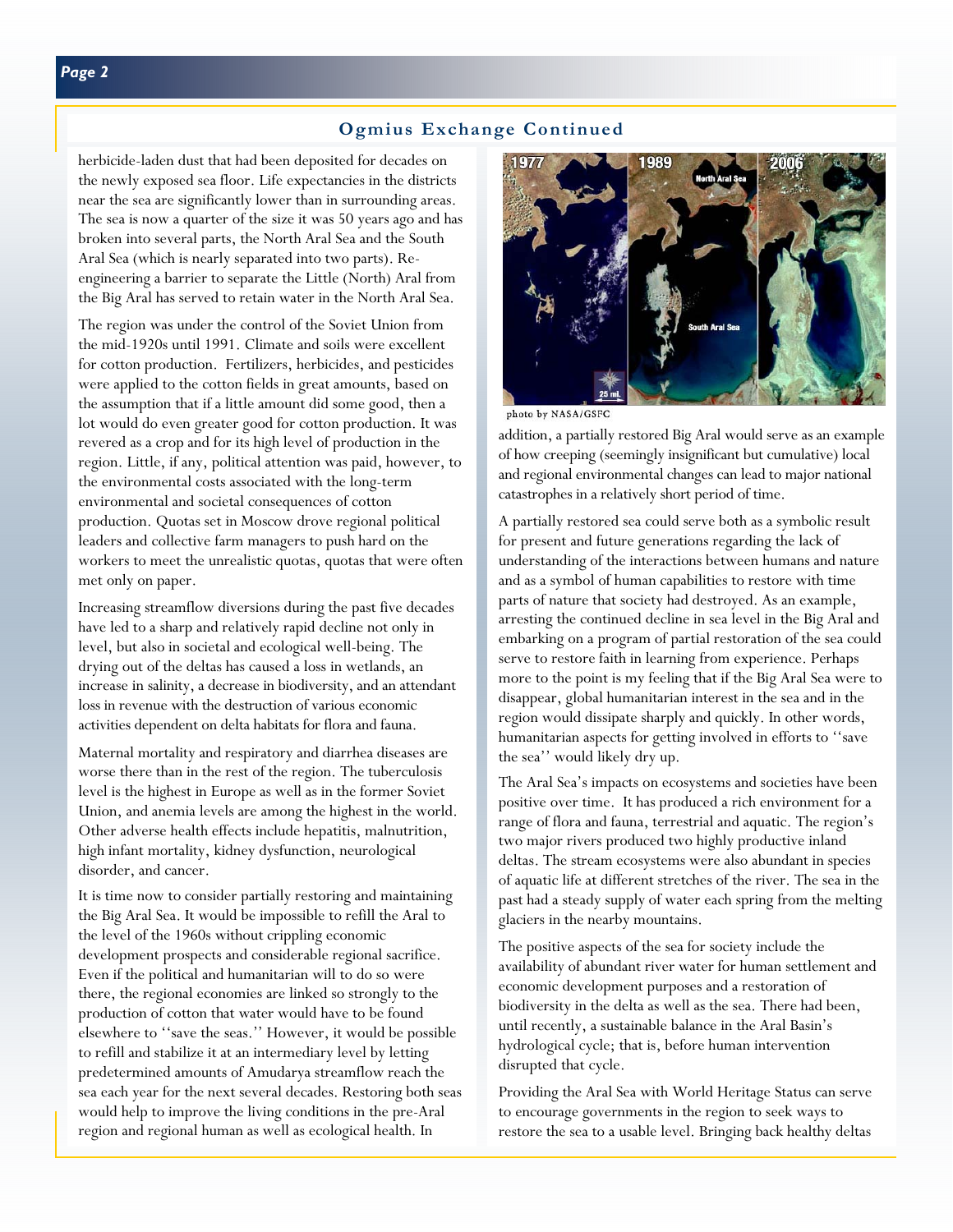# **Ogmius Exchange Continued**

can restore biodiversity. It can restore a level of fishing and other economic activities and, therefore, livelihoods. It can provide a modicum of hope for the future for inhabitants near the sea, the Karakalpak people, who have been left with little hope and few options short of migrating to other parts of Uzbekistan. There are examples of heritage sites that serve as memorials to sad experiences in human history. The Aral Sea, once the world's fourth largest inland sea and now not even on the list, deserves Heritage Status as well as restoration. It will take a long time to accomplish this task. Better, then, to get started now.

> Mickey Glantz National Center for Atmospheric Research glantz@ucar.edu

# **Research Highlight**

### **Introduction**

The Research Highlight in this<br>
edition of Ogmius was<br>
written by Center graduate<br>
student Nat Logar. Nat<br>
graduated from Brown University with edition of Ogmius was written by Center graduate student Nat Logar. Nat a BS in Geology-Biology and is currently working toward his Ph.D. in Environmental Studies at CU-Boulder. Following his undergraduate degree, he worked as a tour guide in Glacier



National Park, an assistant on debris flow research for the U.S. Geological Survey in Golden, CO, and an environmental consultant in Boston. Nat's undergraduate work, and his first year of graduate school, focused on carbon cycle science. As he became exposed to policy research in graduate school, Nat's interests shifted from climate science to science policy. In the past, he has performed research on the FDA approval process for transgenic fish and on climate science policy, as a part of an NSF-funded interdisciplinary group called Carbon, Climate, and Society. Nat's current work, which is the subject of his Research Highlight, focuses on how federally funded institutions can fashion science policies that contribute to the benefit of targeted decision makers. His dissertation will examine science policies in the USDA's Agricultural Research Service, the Naval Research Laboratories, and the National Institute of Standards and Technology. See Nat's home page (http://sciencepolicy.colorado.edu/about\_us/ meet us/nat logar/) for more information.

### **Research for Benefit in Federally Funded Mission Agencies**

ost of the funding that the U.S. government<br>devotes to scientific research goes to mission<br>agencies that are responsible for supporting a<br>defined ext of users. Timinally, there is an auxiliation imm devotes to scientific research goes to mission defined set of users. Typically, there is an explicit or implicit common interest connection between the benefit of these users and the advancement of U.S. society at large. For example, people in the U.S. value national security, so our

government funds groups such as the Naval Research Laboratory (NRL) to pursue research that will have potential military applications. NRL maintains its reputation and funding by working to ensure that its work does result in user benefit. By focusing on policy processes within NRL and other federally funded institutions, we can assess how different mechanisms contribute to, or detract from, the effective execution of agency missions.

NRL has a mission to support a "broadly based multidisciplinary program of scientific research and advanced technological development directed toward maritime applications." The National Institute of Standards and Technology (NIST) works to "promote U.S. innovation and industrial competitiveness." However, stating a goal of delivering results to decision makers does not guarantee those results. Irrelevance, wasted effort, and missed opportunities for beneficial outcomes can result from research that fails to account for the needs of information users. Critical consideration of the mechanisms through which institutions such as NIST and NRL pursue science can lead to transferable lessons for science policy makers.

Analysis of these science policies leads to increased understanding of how factors such as the definition of scientific problems, science decision-making structures, quality control mechanisms, distribution of participants, and social accountability guide the process of mission oriented science. At the most general level, the key to effectively fostering a match between research, even at its most fundamental level, and outputs that decision makers find useful, is the existence of a "culture of application," in which the consideration of a useful end product, and of the product's user, is embedded in the way science is undertaken.

A culture of application may be fostered through various strategies. For example, NIST project proposals are formally required to address a set of questions, called the Heilmeier questions, which consider context through delineation of the problem's definition, the other alternatives in existence, the fit to mission, the potential impact of the research, and the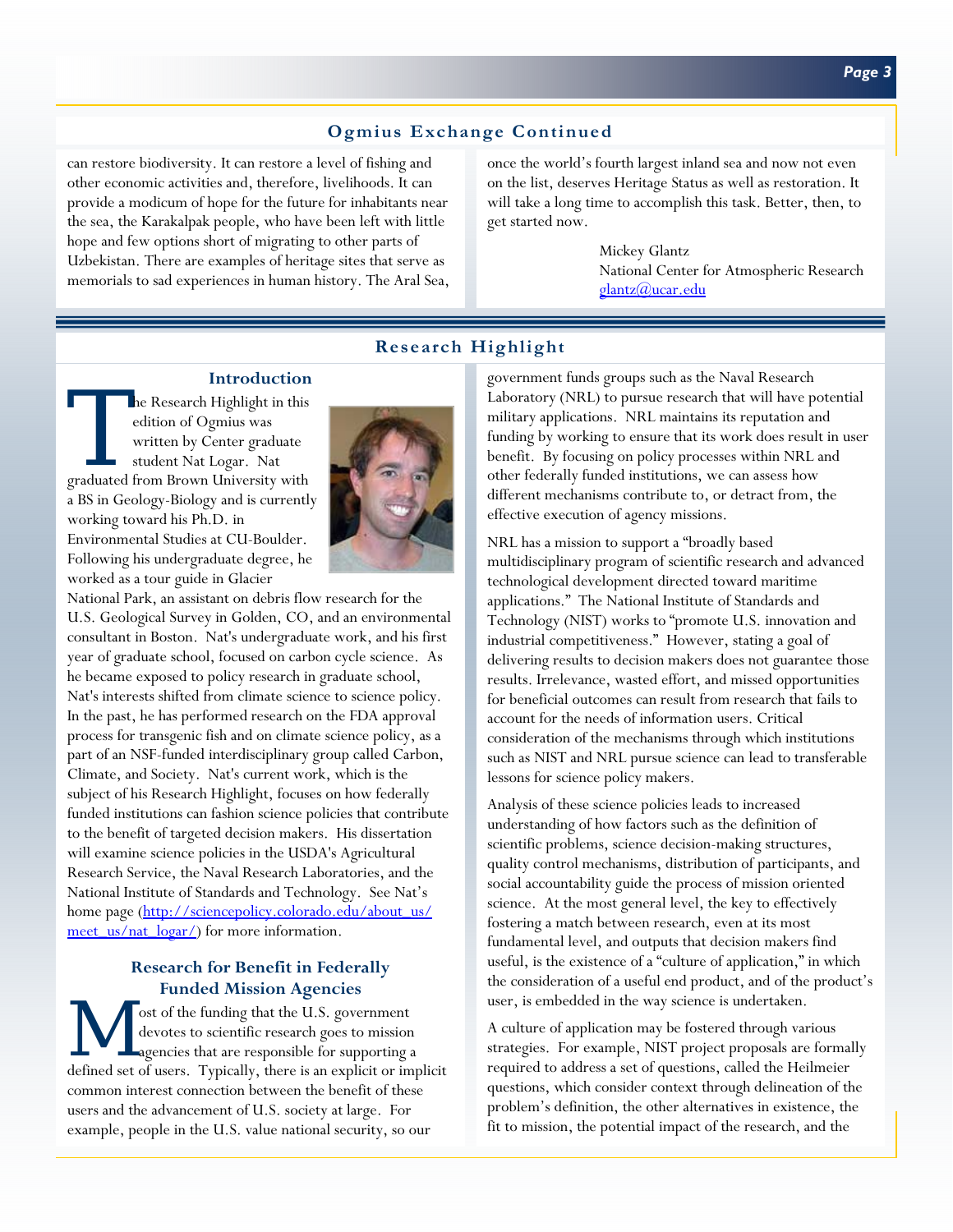### **Research Highlight Continued**

criteria for success. Assessing context and application also occurs informally, through frequent interactions between NIST scientists and relevant people from industry in workshops, collaborative relationships, and standards development organizations.

Military Deputies are one means through which NRL works to fit research to Navy needs. The deputies are Naval officers who are billeted in lab divisions, and who are responsible for acting as liaisons between the scientists and Naval operations. While the position is instituted formally, the way in which each deputy interacts with users and researchers is highly flexible and can allow for facilitation of effective reconciliation

between supply and demand.

Although each strategy employed by NRL or NIST may not be fully transferable to other groups, useful aspects, such as formalized consideration of use combined with encouragement of other, informal means, may prove useful in the creation and alteration of institutional science policies. Through consideration of where these institutions are and are not useful, we can bring transferable strategies to other groups concerned with making effective science policy.

> Nat Logar logar@colorado.edu

### **Letter to the Editor What's the "Point" of Peak Oil?**

*Ogmius received the following letter from a current Bush Administration official in response to Frank Laird's article, Apocalypse Soon: Climate Change, the End of Oil, and the Perils of Limiting Choices from the last edition (http://sciencepolicy.colorado.edu/ogmius/ archives/issue\_18/apocalypse\_soon.html) of Ogmius.* 

### **What's the "Point" of Peak Oil?**

n Ogmius No. 18 (<u>http://sciencepolicy.colorado.edu/ogmius/archives/issue 18/apocalypse soon.html),</u><br>Frank Laird nicely demonstrates the influence of peak<br>oil, particularly as the acknowledgement of global<br>warming becomes ogmius/archives/issue\_18/apocalypse\_soon.html), Frank Laird nicely demonstrates the influence of peak oil, particularly as the acknowledgement of global warming becomes widespread. Similarly, he succinctly identifies the problems brought on by advocates assuming their chosen solution is, in fact, the only logical one. But, backing up a bit, just how accurate are peak oil theorists and how useful is peak oil as a guide to policymaking?

Open your newspaper and you'll read claims that it is coming soon (based on this GAO report: http://www.gao.gov/ docdblite/summary.php?rptno=GAO-07-283&accno=A66349) or listen to environmental leaders (US Green Building Council's CEO) or legislators (http://thomas.loc.gov/cgibin/bdquery/z?d110:h.res.00012:) that it may already here. Because the world is running out of oil, peak oilers say, we must develop a national or global strategy to deal with the impending economic and security catastrophe, preferably with a patriotic catchphrase that has been trotted out already - Manhattan, Apollo (http://www.apolloalliance.org/ apollo in the news/

archived\_news\_articles/2004/11\_19\_04\_voiceofamer.cfm), combining the two (http://www.presidency.ucsb.edu/ws/ index.php?pid=4034), or how about Overlord (http://

en.wikipedia.org/wiki/Battle\_of\_Normandy) (too militaristic perhaps but if there is a "war on climate" maybe it will surface, or perhaps signal the newest and greatest sea invasion)? And peak oil is another arrow in the quiver in the fight to win the policy battle regarding global warming and climate change, or it might just be the sign of all impending doom (http://www.amazon.com/Peak-Oil-Prep-Economic-Collapse/dp/0965900045).

But are peak oilers right? Is the resource glass not just half empty but on its last drip? Reserves of oil are finite, but, according to even the GAO study, no one knows which period it will occur, and the shape of the curve is more than in question—dealing with a decline is a much different prospect than falling off a cliff. How many times have we run out of oil (http://www.washingtonpost.com/wp-dyn/content/ article/2005/07/29/AR2005072901672.html)? Peak oil theorists tend to ignore economic and investment cycles. We are in the midst of a 30-year boom in the global investment cycle so production will continue to increase for the shortterm and level off rather than fall off a peak. We have never been able to predict our reserves or which countries even have the most petroleum, for various reasons - see where Canada (http://www.infoplease.com/ipa/A0872964.html) now stands compared to 10 or 20 years ago or check out reserves vs. production over time on the Energy Information Administration's (http://www.eia.doe.gov/emeu/ international/contents.html) pages. While there will be an eventual point of maximum production, betting on the end of oil is a fool's game.

Much like the concept of energy independence (http:// speaker.gov/newsroom/pressreleases?id=0038), which few have the courage to take on in a thoughtful manner [\(http://](http://www.energycommission.org/site/page.php?testimony=17)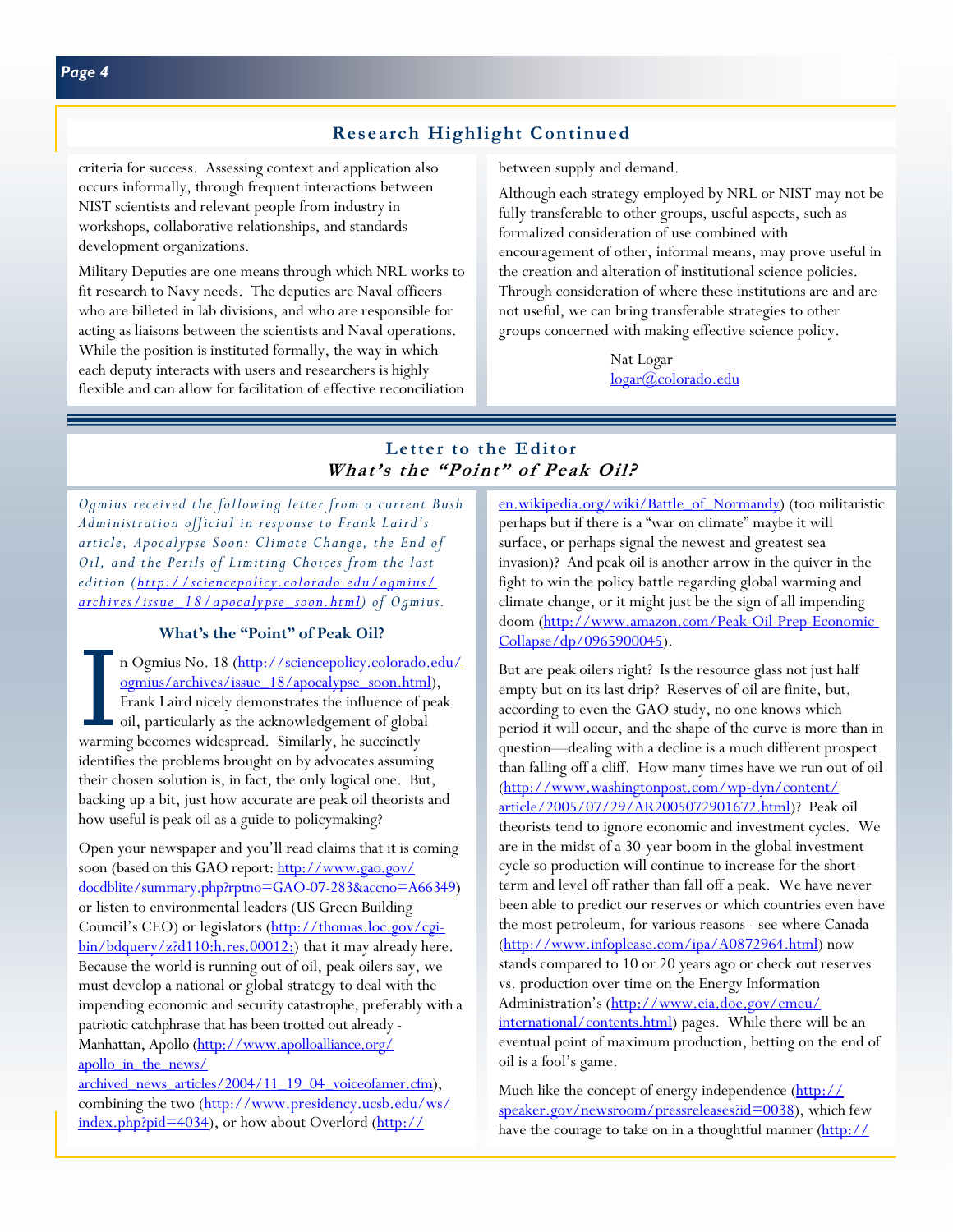# **Letter to the Editor Continued**

[www.energycommission.org/site/page.php?testimony=17\),](http://www.energycommission.org/site/page.php?testimony=17)  policymakers and politicians have a hard time confronting the obvious or simply taking on the uncomfortable. Somehow GAO judged the studies they reviewed as if they are all created equal, a dubious prospect - probably the most rigorous is this one (http://www.cera.com/aspx/cda/ public1/news/pressReleases/pressReleaseDetails.aspx? CID=8444) that did not even make it into GAO's appendix

due to the limitations of its methodology.

Many "peak oilers" have it backwards. It is the fact that, for decades to come, petroleum and hydrocarbons will remain abundant and price-competitive compared to alternatives, and that we must wean ourselves from oil dependence and its attendant environmental and security vulnerabilities. If climate change mitigation is the priority, carbon must have a price because oil is all too plentiful, not because it is scarce.

# **Center News Changes at the Center**

**oger Pielke, Jr.,** who has directed the CIRES Center for Science and Technology Policy Research since its inception in 2001, has ended his term directed the CIRES Center for Science and Technology Policy Research since its serving as director of the Center and is headed for a year-long sabbatical at the



James Martin Institute for Science and Civilization (http:// www.martininstitute.ox.ac.uk/jmi/). He is currently taking a break from regularly contributing to the science weblog Prometheus. CIRES Associate Director **Dr. William Lewis** 



(http://cires.colorado.edu/people/ lewis/) will serve as the Interim Director of the Policy Center. Bill has considerable experience with science and policy issues and is a leader on campus and at CIRES. We are very pleased that he will be associated with the Center.

In addition, **Ben Hale** (http://sciencepolicy.colorado.edu/

about\_us/meet\_us/ben\_hale/), newly hired as a faculty member in Environmental Studies (ENVS), will be joining the Center this fall. Ben's expertise is in philosophy and ethics, and we are thrilled that he'll be adding humanities expertise to the Center. Learn more about



Ben at his website (http://www.practicalreason.com/) and in his recent paper: "The Moral Considerability of Invasive Transgenic Animals" (http://spot.colorado.edu/~bhale/ transgenic.shtml).



**Lisa Dilling**, who has been with us for the past few years as a CIRES visiting fellow, will be joining ENVS as a faculty member starting in January. Many of you already know Lisa, but if you don't, please visit her homepage (http:// sciencepolicy.colorado.edu/about\_us/

meet\_us/lisa\_dilling/).

# **Center News Roger Pielke, Jr. Testifies Before Congress**



Oger Pielke, Jr. testified before the House<br>Committee on Science and Technology on<br>Wednesday, May 16 2007 on "The State of<br>Climate Change Science 2007, Pt. III." Restriment began with three assertions: Committee on Science and Technology on Wednesday, May 16 2007 on "The State of Climate Change Science 2007, Pt. III." Roger's testimony began with three assertions:

- Current debate over climate change represents a great opportunity to discuss what kind of future will result from our current decisions. This opportunity is often missed because of a focus on the negative aspects of climate change or because debate degenerates into unhelpful partisan or ideological attacks.
- The IPCC WG III indicates that the benefits of mitigation outweigh its costs, and based on this conclusion, mitigation

should be a policy priority. Of course, the exact details of mitigation policies, and in particular the time symmetry between costs and benefits, are not trivial.

 The IPCC WG II is concerned with one of many pressing challenges to global well-being, and emphasizes greenhouse gas mitigation is only one of many avenues for confronting those challenges. However, this important message often goes unappreciated in policy debates. We need to make certain that the focus on the issue of greenhouse gas emissions does not crowd out other important challenges.

[To read more see: http://sciencepolicy.colorado.edu/](http://sciencepolicy.colorado.edu/admin/publication_files/resource-2521-2007.17.pdf) admin/publication\_files/resource-2521-2007.17.pdf.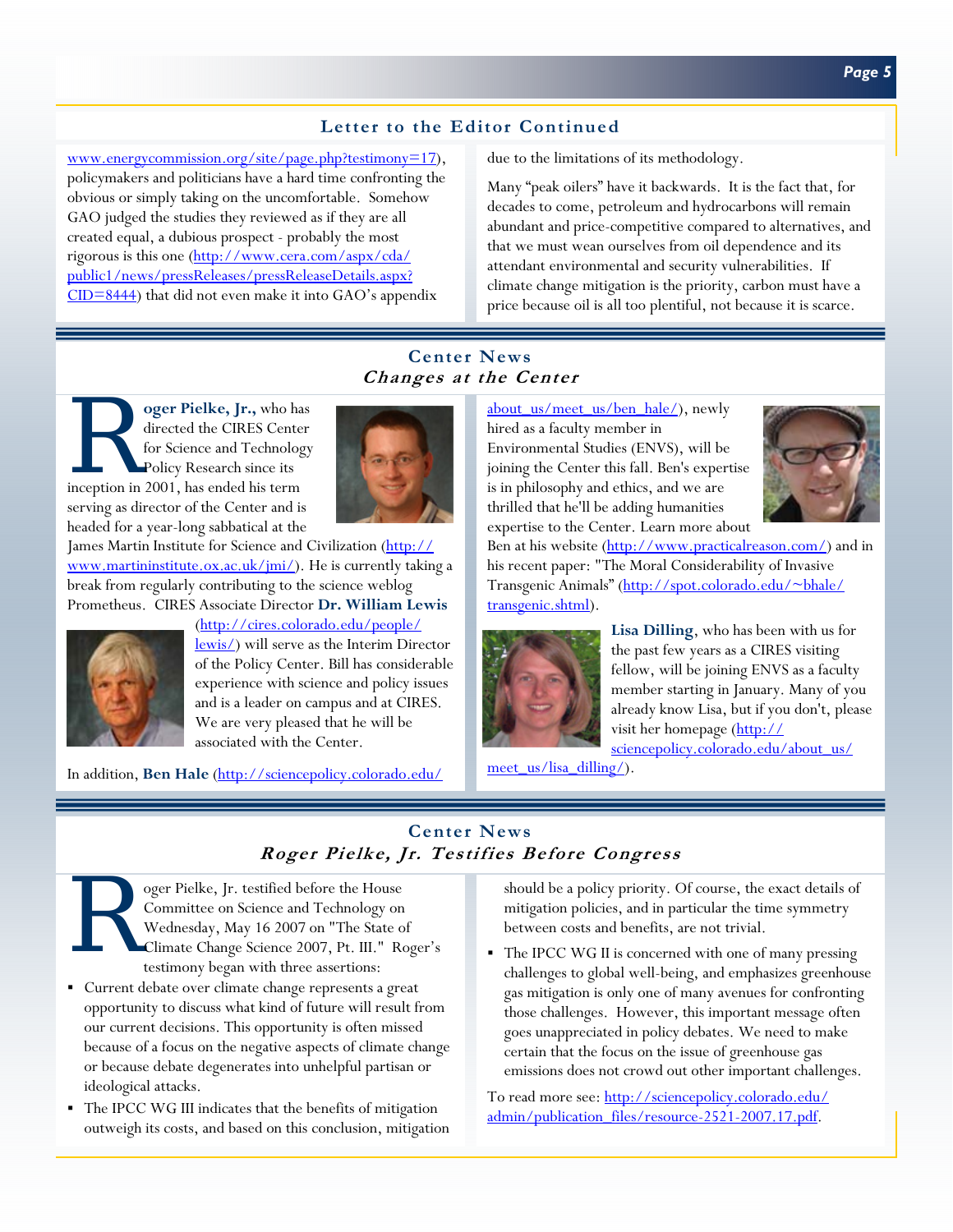# **Project News Graduate Certificate in Science and Technology Policy**

The Graduate Certificate in<br>
Science and Technology<br>
Policy, a rigorous education<br>
program to prepare studen<br>
pursuing graduate degrees for careers Science and Technology Policy, a rigorous educational program to prepare students pursuing graduate degrees for careers at the interface of science, technology, and decision making, is completing its third year. Fifteen students are currently



enrolled in the certificate program. They come from a variety of CU departments and institutes including Atmospheric and

Oceanic Science, Computer Science, Geography, Journalism, Environmental Studies, CIRES, JILA, and Engineering (Aerospace, Civil, Chemical, and Mechanical). Fourteen graduate students have already completed the program. Program alumni are serving on the staff of the House Science Committee, interning for the Office of Management and Budget (OMB), staffing a congressional office, and pursuing postdoctoral positions in science policy.

For more information about the program see: http:// sciencepolicy.colorado.edu/stcert/.

### **Graduate Student News**

he following graduate students have been working at the Center over the past year while pursuing graduate degrees in Environmental Studies at the University of Colorado. Their backgrounds, research interests, and dissertation topics are listed below.

**Marilyn Averill has a master's** degree in Public Administration from the Kennedy School of Government and in Educational Research and Evaluation Methodology from the University of Colorado, and a law degree from the University of



Colorado. She is examining the use of science and the treatment of uncertainty in litigation relating to climate change, and the effects these cases may have on law, science, and policy. Her tentative dissertation title is "Who Runs the Greenhouse? The Role of the Federal Judiciary in U.S. Climate Policy."

 **David Cherney** holds a master's degree in environmental management from Yale University and a bachelor's degree in environment, economics, and politics from Claremont McKenna College. David's tentative dissertation title is "Searching for Greater



Yellowstone's Science Policy: Improving the integration of science and decision making in management."

**Jimmy Hague graduated in 2000** from the University of North Carolina-Chapel Hill with a B.S. in physics and in 2002 with an M.S. in astronomy from the University of Maryland. He recently completed an M.S. in Environmental Studies and the



Certificate in Science and Technology Policy at the University of Colorado.

 **Nat Logar** graduated from Brown University with a B.S. in Geology-Biology. Nat's current work focuses on the how federally funded institutions can fashion science policies that contribute to the benefit of targeted decision makers. His



dissertation focuses on science policies in the USDA's Agricultural Research Service, the Naval Research Laboratories, and the National Institute of Standards and Technology. Its tentative title is "Decision processes, knowledge production, and essential science in federally funded mission agencies."

 **Genevieve Maricle** graduated from Northwestern University with a B.A. in both Mathematics and Environmental Science. She is working on her dissertation titled "Shaping Science: How to Turn Science Studies into Science Action" and expects to graduate by September 2007.



 **Elizabeth McNie** holds a master's degree in Psychology-Organization Development from Sonoma State University in California and undergraduate degrees in Marine Transportation and Engineering (minor). Elizabeth's research interests relate to climate policy and



how to facilitate the development of stronger linkages between scientists and policy makers so that scientists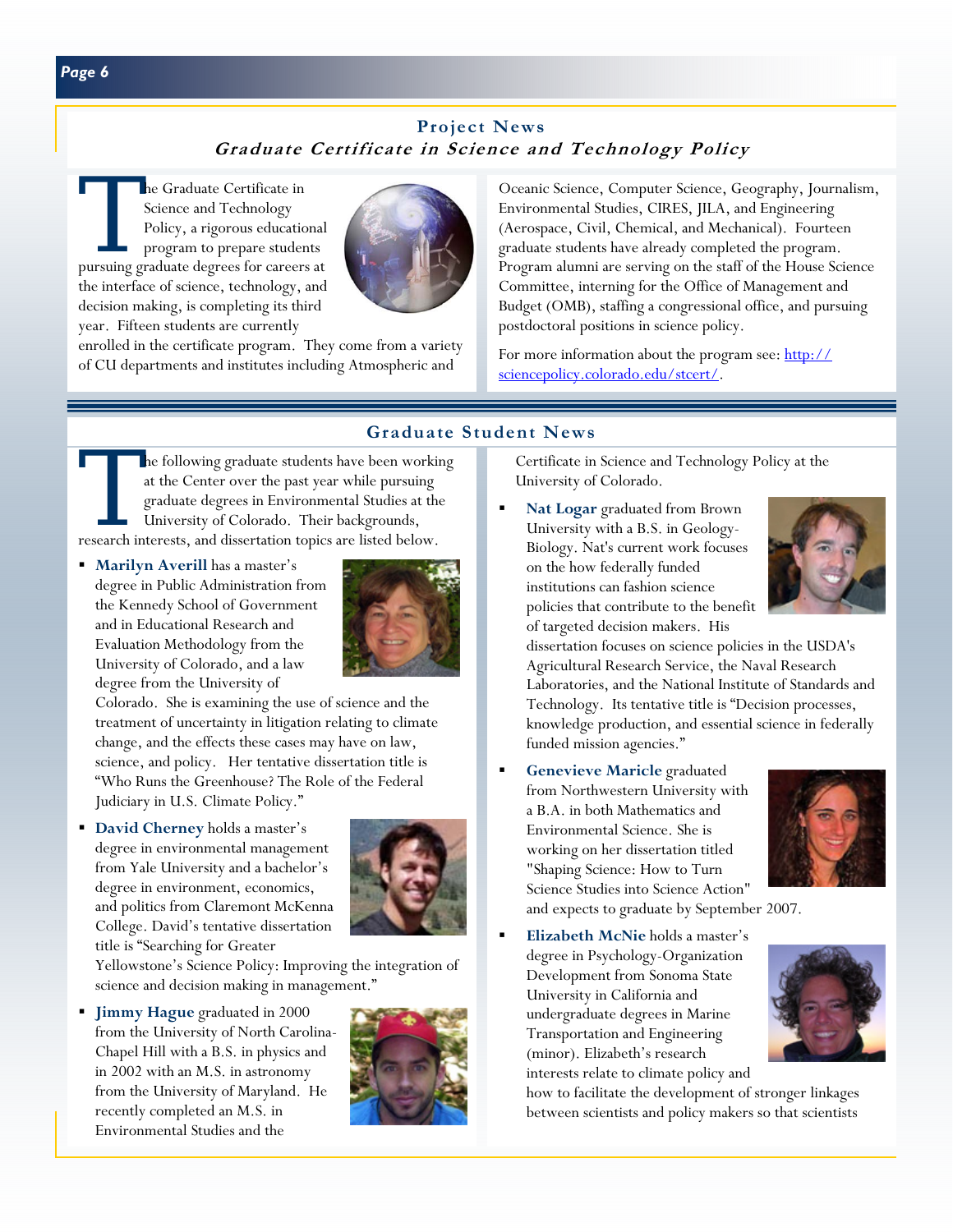# **Graduate Student News Continued**

produce information that is both needed and used by policy makers in their decision processes. She is currently working on her dissertation titled "Coproducing useful scientific information for climate policy: informing science policy research and decision support." This past year she has been working on the Boundary Organization Project at Harvard and has spent several months in Indonesia.

 **Shali Mohleji** graduated from the University of Virginia with a bachelor's degree in Environmental Sciences, concentration in Atmospheric Sciences. She received her M.S. in Atmospheric Sciences from Purdue University.

Shali's interests are in the federal budget process, agency management, and science funding. Her research assesses the decision making process for homeland security R&D, specifically decisions on how federal funding is allocated, and the risk



assessment and prioritization process used to evaluate science-based threats. Her dissertation topic is "Investigating the Prioritization Process for Homeland Security R&D."

### **Recent Publications**

Dilling, L., 2007. *A call to global action*, Chemistry & Industry, 9 April.

#### *Excerpt:* The

documentary on global warming featuring former US vice-president Al Gore, An Inconvenient Truth, was a box office hit, at least by documentary film standards. Scientists lauded its accuracy, and praised Gore for elevating awareness of an issue that they feel has not yet reached a tipping point of public action in



the US. I have seen the movie three times, and agree that it uses science to make a compelling case. But, I am among the 'choir'. But what about those who do not see the issue as urgent? Like Gore, many scientists believe that if the public could just be convinced of the science, they would take action. But, information by itself is not enough. And, because of this, the temptation is often there to emphasise dire, scary consequences to get attention.

This might get notice, but it does not necessarily result in effective action. Fear, especially of a global scale problem, is often just as likely to result in denial, apathy, despair and resignation as it is to result in feelings that we should 'do something'… **Read more** at: http://

[sciencepolicy.colorado.edu/admin/publication\\_files/](http://sciencepolicy.colorado.edu/admin/publication_files/resource-2513-2007.13.pdf) resource-2513-2007.13.pdf.

Pielke, Jr., R. A., 2007. *When the numbers don't add up*. Book review of Useless Arithmetic: Why Environmental Scientists Can't Predict the Future by Orrin Pilkey & Linda Pilkey-Jarvis, Nature, Vol 447, pp. 35-36, May 3.

*Excerpt:* The central thesis of Useless Arithmetic, by the father-and-daughter team of Orrin Pilkey and Linda Pilkey-Jarvis, is "the virtual impossibility of accurate quantitative modelling to predict the outcome of natural processes on the Earth's surface". This is sure to cause cognitive dissonance among many readers — it simply does



not seem to accord with our lived experience.

As I write this review, I'm sitting on an aircraft safely crossing the United States.

The plane was created with quantitative aeronautical engineering design models, its flight path dictated by quantitative routing models, and the snowy weather I experienced at takeoff was predicted by quantitative weather forecasting models. Such experiences in successfully predicting and managing natural processes would seem to indicate that without mathematical models our twenty-firstcentury lives would simply be impossible. What could have influenced the authors to make claims so strongly contradicted by experience?… **Read more** at: http:// [sciencepolicy.colorado.edu/admin/publication\\_files/](http://sciencepolicy.colorado.edu/admin/publication_files/resource-2520-2007.16.pdf) resource-2520-2007.16.pdf.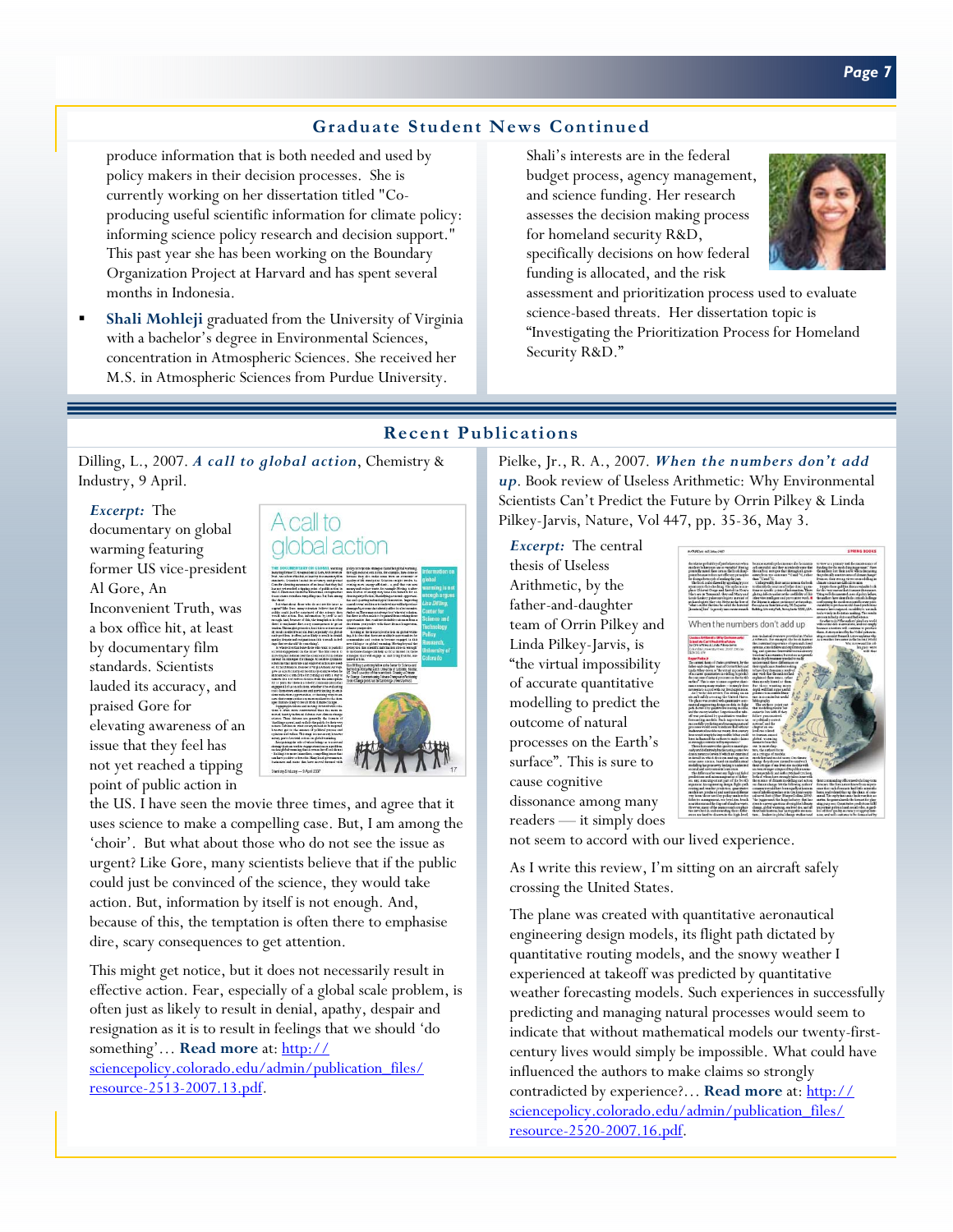### **Recent Prometheus Blogs**

# **PROMETHEUS**

enter staff<br>
members and<br>
students, as well as guest writers, have contribu<br>
many provocative posts to our science policy<br>
weblog, Prometheus (http://sciencepolicy.colorado.edu/ members and students, as well as guest writers, have contributed many provocative posts to our science policy prometheus/). The following is a sample of recent posts (feedback/contributions welcome at: http:// [sciencepolicy.colorado.edu/prometheus/AskP.html\):](http://sciencepolicy.colorado.edu/prometheus/AskP.html) 

### **June 12, 2007**  *Aren't new problems always old problems?*  **by Kevin Vranes**

Congress is back at trying to reform the problematic National Flood Insurance Program. What's curious is the claim that NFIP's problems are recent and related to the 2005 hurricane season… **Read more** at: http:// [sciencepolicy.colorado.edu/prometheus/archives/](http://sciencepolicy.colorado.edu/prometheus/archives/disasters/001215arent_new_problems_.html) disasters/001215arent\_new\_problems\_.html.

### **June 11, 2007**  *A little percolation on energy policy*  **by Kevin Vranes**

Two things I noted today:

1- From the No  $S\#%(\widehat{\omega})$ ! category, the Bush Administration seems eager to let everybody know that there will be no movement whatsoever on regulating carbon until January 2009 at the earliest. If you caught even a bit of the G8 news you already knew that (and somebody got me saying as much before G8). But apparently the Bush Administration wants to drive the point home, so last week they turned EPA Administrator Johnson loose at a House hearing… **Read more** at: http://sciencepolicy.colorado.edu/prometheus/ [archives/energy\\_policy/001214a\\_little\\_percolation.html.](http://sciencepolicy.colorado.edu/prometheus/archives/energy_policy/001214a_little_percolation.html) 

### **June 6, 2007**  *Curious quote from the recalcitrant*  **by Kevin Vranes**

It's nothing new: rather than make better cars Detroit would lobby. So it's no surprise that the big-3 chiefs are running to DC together to beg that they not be held to even the most milquetoast efficiency regulations. What is curious, though, is GM's CEO's choice of words… **Read more** at: http:// sciencepolicy.colorado.edu/prometheus/archives/ energy\_policy/001212curious\_quote\_from\_t.html.

### enter personnel<br>
continue to<br>
receive<br>
national media<br>
attention on a continue to receive national media attention on a

variety of topics.

 Roger Pielke, Jr. was quoted in a June 19 *New York Times*  article about Boulder Soccer marketing a

carbon offset approach. See A Passion for Soccer and the [Environment: http://www.nytimes.com/2007/06/19/](http://www.nytimes.com/2007/06/19/sports/soccer/19boulder.html?_r=2&adxnnl=1&oref=slogin&adxnnlx=1182874637-Jy4PJ6RuJven0O+q8I9XAQ) sports/soccer/19boulder.html? \_r=2&adxnnl=1&oref=slogin&adxnnlx=1182874637- Jy4PJ6RuJven0O+q8I9XAQ

 Roger Pielke, Jr. was cited in a June 13 *Tampa Tribune*  article about Florida's development of a hurricane loss model. See Hurricane Model Sized Up: http:// www.tbo.com/news/metro/MGBNYRO5V2F.html

# **Center in the News**

- Roger Pielke, Jr. was quoted in a June 7 *Nature* article looking back at the Kyoto Protocol. See Post-Kyoto [pact: shaping the successor: http://www.nature.com/](http://www.nature.com/climate/2007/0706/full/climate.2007.12.html) climate/2007/0706/full/climate.2007.12.html
- Kevin Vranes was quoted in a June 1 *New Scientist*  article about the International Climate Change Framework. See Bush merely 'stalling' on climate, say [experts: http://environment.newscientist.com/](http://environment.newscientist.com/channel/earth/dn11966) channel/earth/dn11966
- Roger Pielke, Jr. was interviewed by *NPR* on May 22 about the upcoming hurricane season. See Hurricane [Predictors Expect a Busy Storm Season: http://](http://www.npr.org/templates/story/story.php?storyId=10330385) www.npr.org/templates/story/story.php? storyId=10330385
- Roger Pielke Jr.'s new book, *The Honest Broker*, was highlighted in a May 21 *Weather Channel* article. See New Book Calls for a Shift in how Scientists Engage in [Policy: http://climate.weather.com/](http://climate.weather.com/blog/9_12588.html) blog/9\_12588.html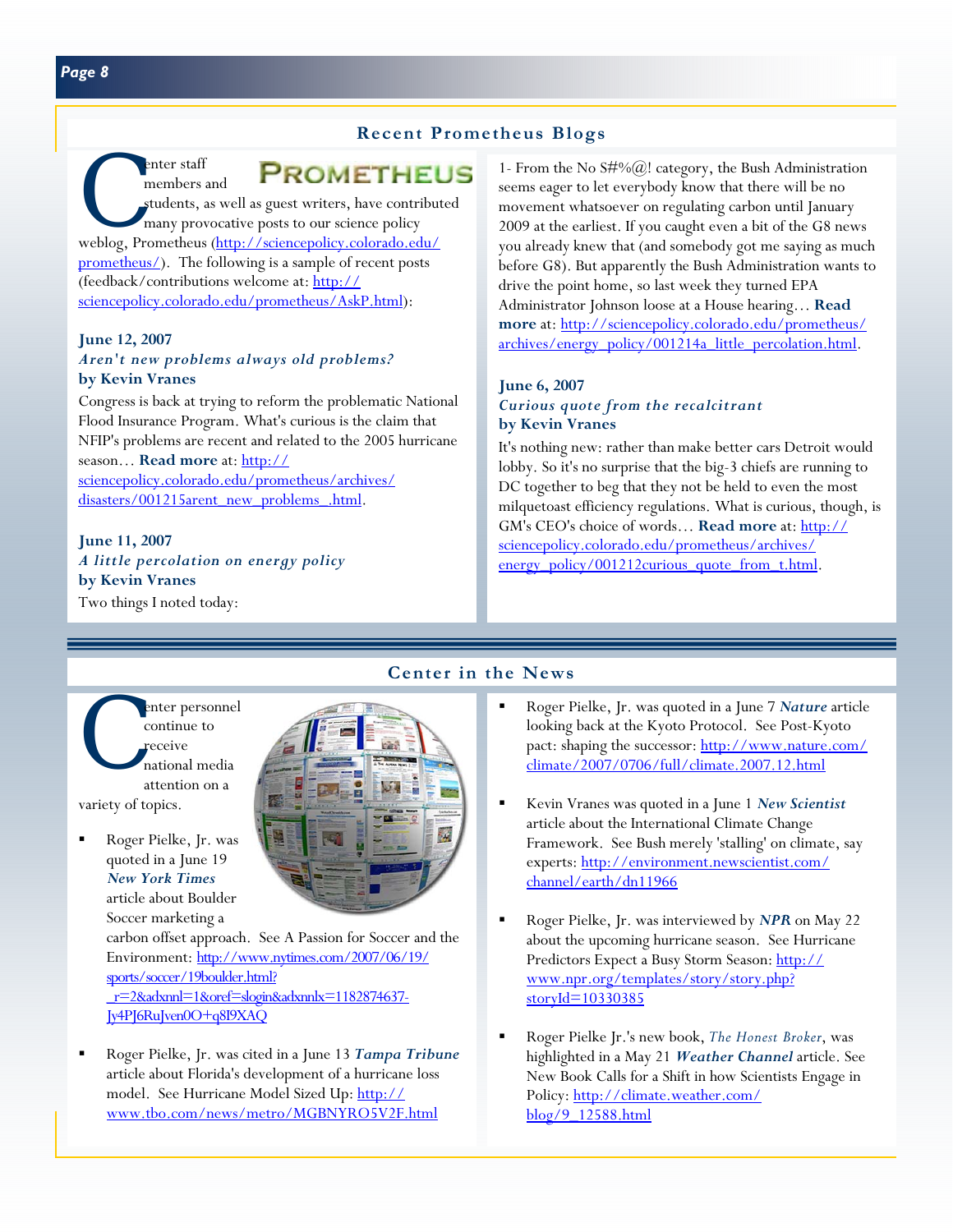### **Center in the News Continued**

- Roger Pielke, Jr. was cited in a May 7 *Philadelphia Inquirer* article on the growing cost of hurricanes. See Why hurricanes inevitably will be more costly: http:// www.philly.com/inquirer/health\_science/ weekly/20070507\_WeatherWatch\_\_\_Why\_hurricanes inevitably will be more costly.html
- Roger Pielke, Jr. was quoted in an April 11 *New York Sun* article about the movement against travel to exotic places and climate change. See Anti-Travel Movement [Targets Exotic Destinations: http://www.nysun.com/](http://www.nysun.com/article/52232) article/52232
- Roger Pielke, Jr. was cited in a March 13 *National Journal* article on the global warming debate. See Global Warming: The Convenient Truth: http:// www.theatlantic.com/doc/200703u/nj\_rauch\_2007- 03-13
- Roger Pielke, Jr. was quoted in a March 4 *Tampa Tribune* article on computer modeling and insurance predictions. See Insurance Modeling Review Is Tricky: [http://www.tbo.com/news/metro/](http://www.tbo.com/news/metro/MGBVP9V0VYE.html) MGBVP9V0VYE.html

For more In the News see: http:// sciencepolicy.colorado.edu/outreach/news.html.



<sup>y</sup> *How you heard about Ogmius*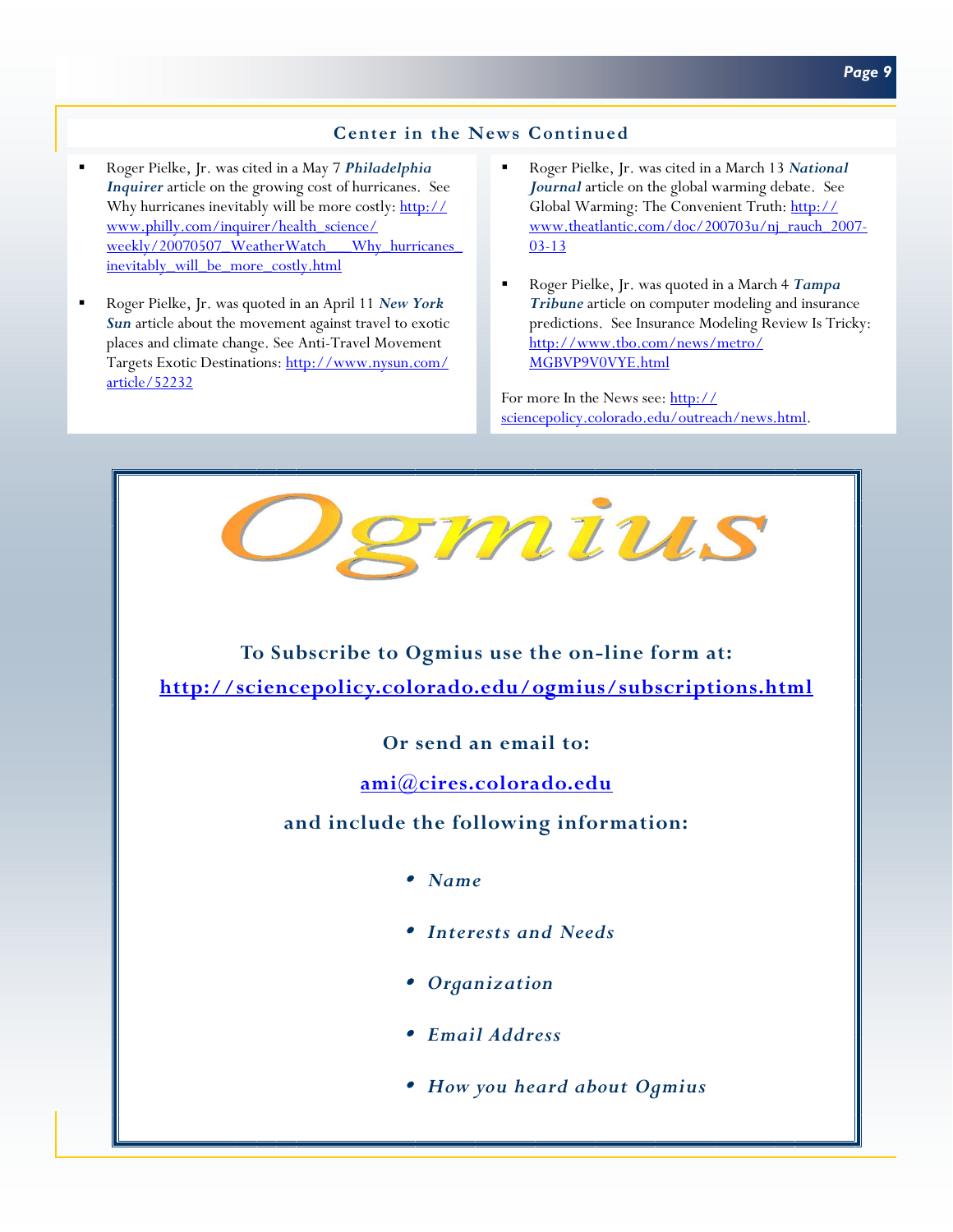# **S&T Opportunities**

### **Postdoctoral Associate: Ethnographic Studies of Science and Technology**

### **Cornell University, Department of Science & Technology Studies**

# The Department<br>
of Science &<br>
Technology<br>
Studies at Cornell University announces a position for a post-Department of Science & Technology





doctoral associate in the ethnographic investigation of science and technology. The position is available immediately for a one- or two-year period (negotiable). A Ph.D. or equivalent degree is required in a relevant field (e.g., science & technology studies, sociology, anthropology, history, communication, organizational behavior, strategic planning, etc.). Applicants with a degree in a scientific or technical field and a record of achievement in analysis of social dimensions of science will also be considered. The successful applicant will be expected to spend approximately half time on his or her own research and half time on a collaborative project "University-Industry Interaction in Emerging Research Collaborations: An Ethnographic Investigation." The project will examine the brokering of collaborations and universityindustry interactions around emerging nanotechnologies. The

successful applicant will be expected to carry out an in-depth study using ethnographic methods of several universityindustry collaborations. This is a great opportunity for someone who wants to acquire fieldwork experience in the context of a leading S&TS department, as well as to interact with researchers in nanotechnology, nanobiotechnology, and related fields about their work. For more information on S&TS at Cornell, see http://www.sts.cornell.edu. Salary and benefits are competitive. Send a letter of application, c.v., writing sample, and the names and addresses of three references to:

Postdoctoral Application Department of Science & Technology Studies Cornell University 306 Rockefeller Hall Ithaca, NY 14853 USA

(Applications may also be submitted electronically to: Stacey Sullivan at  $\frac{\text{sms252@cornell.edu}}{\text{comell.edu}}$ ; be sure to put "Postdoctoral Application" in the Subject line of the e-mail.) Review of applications will begin immediately and continue until the position is filled. Women and minorities are especially encouraged to apply; *Cornell is an affirmative action/equal opportunity employer.* 

# **S&T Opportunities**

### **Postdoctoral Research Associate: History of Science/Science Studies**

**University of California, San Diego, and Princeton University** 

**The Program in Science, Technology and Environmental Policy** 

The use of<br>
scientific **Princeton University**<br>
assessment<br>
as a formalized process for evaluating knowledge<br>
for the specific purpose of informing government decision-**Princeton University** scientific assessment

as a formalized process for evaluating knowledge making has expanded since the mid-1970s, but how well have these assessments worked? As part of the initial stage of a multi-year collaborative project between University of California, San Diego and The Woodrow Wilson School's Science, Technology and Environmental Policy Program at Princeton University, we seek a post-doctoral fellow to examine the history of scientific assessments of the stability of the West Antarctic Ice Sheet and its role in sea level rise

caused by global warming. The ideal fellow will have a Ph.D. in history of science or a closely related field, and sufficient scientific background to understand the technical issues at stake in the scientific evaluations. The fellow will work under the joint supervision of Naomi Oreskes, University of California, San Diego, and Michael Oppenheimer, Woodrow Wilson School and Department of Geosciences, Princeton University.

The initial appointment will be for one year, with the possibility of renewal. The successful candidate will be based primarily at the University of California, San Diego campus but must be flexible enough to travel to the Princeton to conduct research there as needed. Research could begin anytime after **July 1, 2007**. Review of applications begins immediately and will continue until the position is filled.

The Postdoctoral Research Associate's position is open to all regardless of citizenship, but requires a completed doctorate and does not support work towards the completion of a degree. The postdoctoral fellow will be eligible for salary and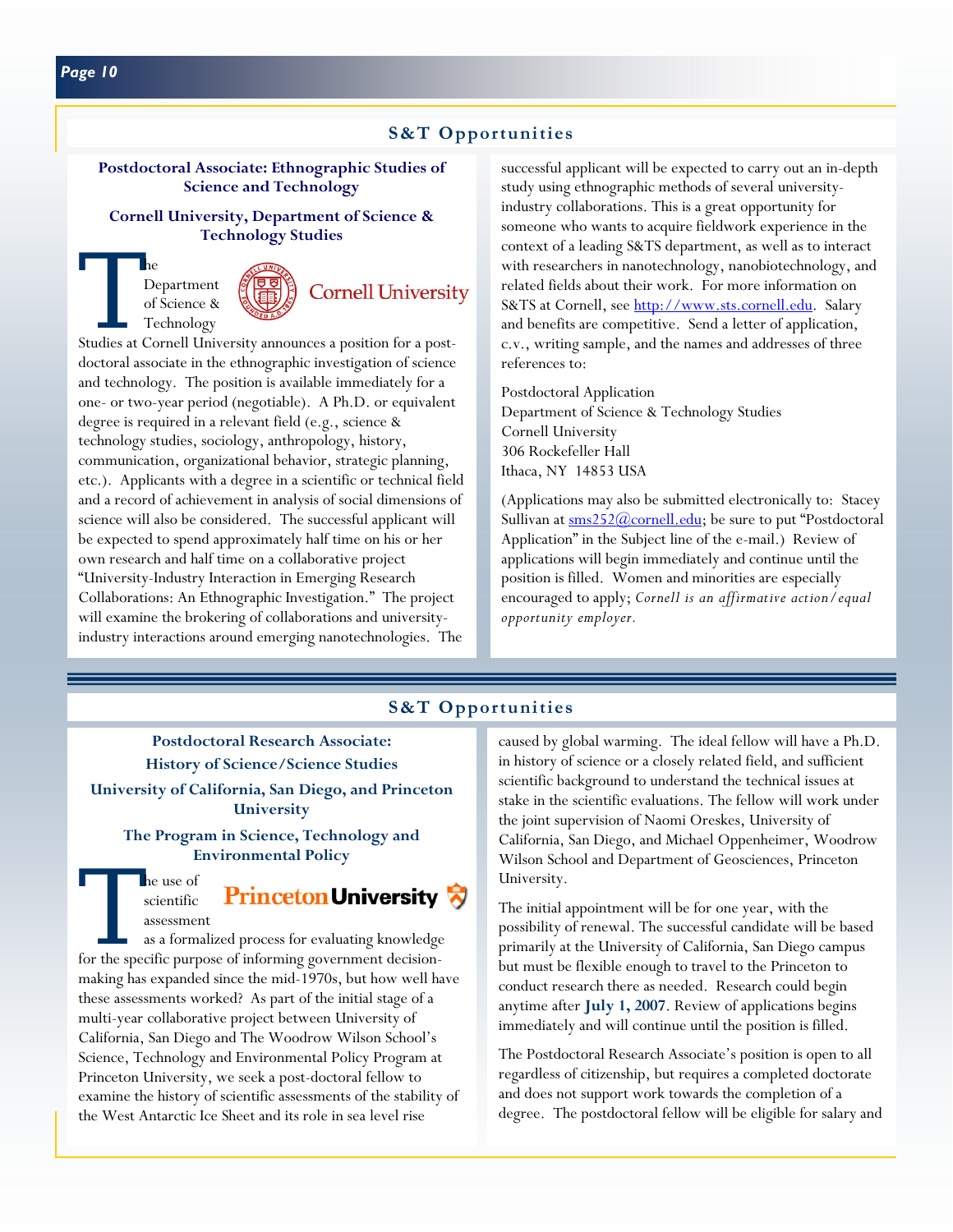# **S&T Opportunities Continued**

full employee benefits in accordance with Princeton University guidelines.

Applicants should send a CV and a cover letter describing their areas of expertise and interest via email to Charles Crosby at ccrosby@princeton.edu.

For more information about applying to Princeton please see: http://web.princeton.edu/dofnew/ApplicantsInfo.htm.

Candidates may choose to complete the "Invitation to Self-Identify" form. Providing the self-identification information is completely voluntary and declining to submit the information will not adversely affect your candidacy.

*Princeton University is an Equal Opportunity/Affirmative Action Employer.* 

# **S&T Opportunities**

### **Ethics in Science and Environmental Politics Ethics of Climate Change CALL FOR ESSAYS**

M ajor consequences<br>
of climate change<br>
are now<br>
predictable to a<br>
reasonable degree of scientific of climate change are now predictable to a



certainty. Many of these consequences will be experienced within the next 100 years - on time scales relevant to emergency preparedness, medical responses, infrastructure alteration, financial investments, treaty negotiations, etc. These changes will impact the globe, geographically, socially, politically and economically. Leaders of institutions concerned with law, business, medicine, science, sociology, politics and religion will face the brunt of these changes. In the face of these challenges, their actions must be honorable, moral and ethical.

The observation that citizens in poor countries often choose practices that are more environmentally sound than their counterparts in rich countries is a moral and ethical conundrum. Clearly, much more can be done at the level of the individual citizen.

To stimulate discussion of these issues, Inter-Research Science Center is sponsoring seven essay contests. The authors of winning essays will receive US \$1000.00 and their articles will be published in Ethics in Science and Environmental Politics (ESEP). The ESEP issue in which these articles appear will be made available online as an Open Access document – anyone with access to the Internet will be able to read it.

There is one contest in each of the following disciplines:

- Economics/Business
- Law
- Medicine
- **Environmental sciences**
- Engineering
- **Philosophy/Religious studies**
- Political Science

Essays within these broad subject areas should focus on climate change, and particularly on ethical issues. Please refer to the "Ethics of Climate Change Essay Contest" support document (http://www.int-res.com/fileadmin/esep-docs/ Ethics of Climate Change Essay Contest-Support\_Document.pdf), and the "White Paper on the Ethical Dimensions of Climate Change" (http://rockethics.psu.edu/ climate/whitepaper-intro.htm) for background and guidance.

These contests are open to graduate students (post Bachelors) at any certified university or college. Proof of student status (e.g. photocopy of a valid student identification card; letter from thesis advisor) must accompany submitted manuscripts.

Essays can be a maximum of 6000 words (excluding references and Figure legends) and must include the corresponding author's name, academic institution, street address, telephone number and e-mail address. Multiple authors – who would split the prize evenly - are permitted. All essays must be submitted as digital PDF or WORD files, and should be prepared following the guidelines detailed at: http://www.int-res.com/journals/esep/guidelines-for-esepauthors/. Indicate clearly under which discipline your essay falls.

Essays must be submitted – via e-mail to esepsubmissions@int-res.com - by 0000 hrs GMT on **3 September 2007**. All essays will be reviewed by a panel of experts. The winners will be notified by 30 November 2007. Runner-up essays that pass the peer review process will also be published in ESEP.